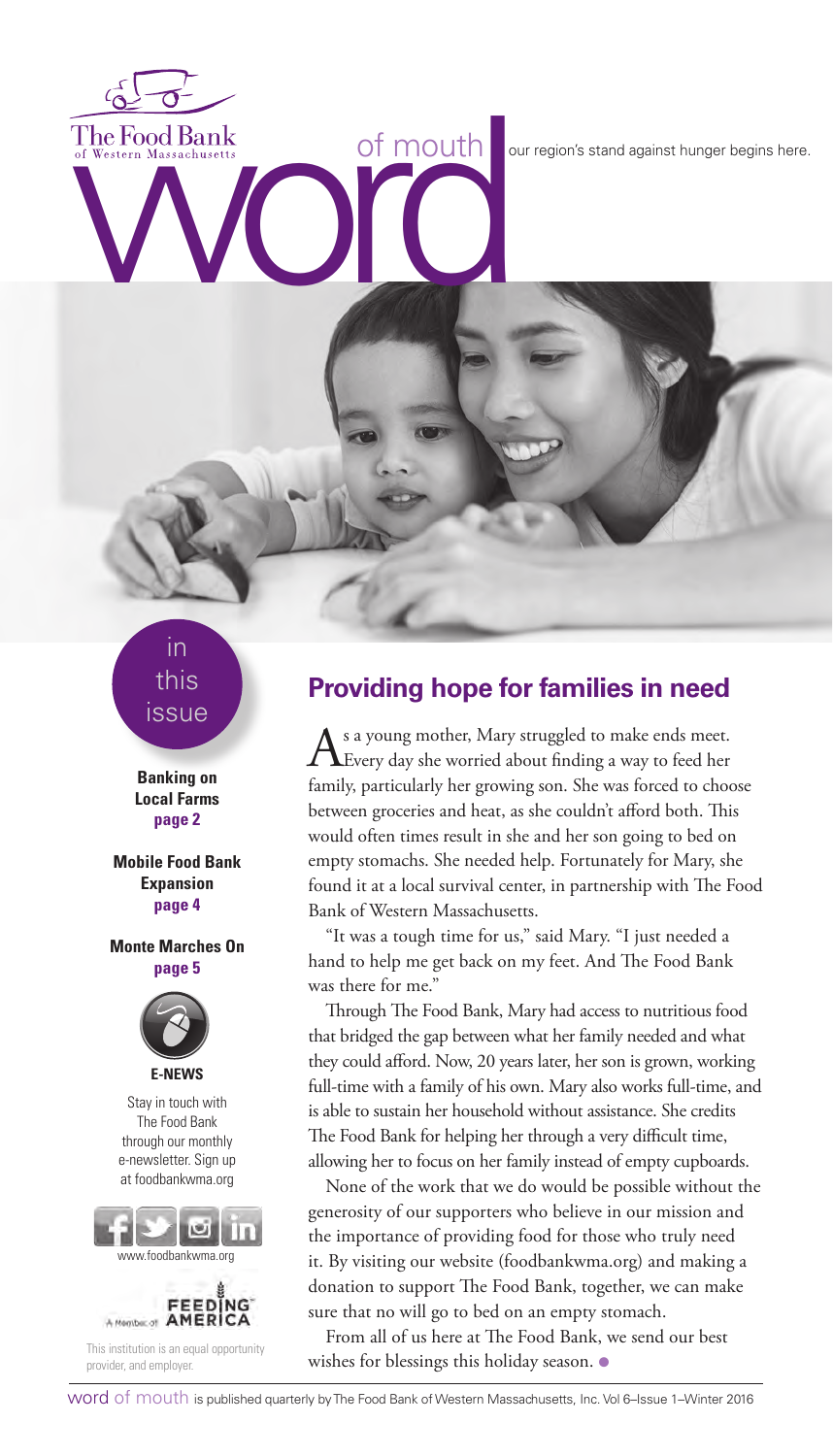

Executive Director Andrew Morehouse

Dear Friends,

Our guiding value at The Food Bank is that everyone has a right to healthy food regardless of their circumstances. I reflected on this during National Food Day on October 24. The Center for Science in the Public Interest founded National Food Day in 2011 to celebrate healthy, affordable and sustainably-produced food and a grass roots campaign for better food policies. At The Food Bank, we're working at many levels to advance our guiding value and honor the goals of National Food Day. We have robust SNAP outreach and enrollment, and nutrition education services, assisting food insecure households to afford more food and to stretch their food budget with an eye toward healthier food. We also advocate for stronger state and federal nutrition programs.

On top of this, we live in a bountiful agricultural region in which we make sure that food insecure households can benefit from the harvest. In the 12 months of our fiscal year that ended on September 30, 2016, The Food Bank of Western Massachusetts distributed more than 2 million pounds of vegetables. This represents one-fifth of *all* the food we distributed in that time (10 million lbs.). We are proud of the fact that more than half (1 million lbs.) of all of the vegetables we distributed were grown right here in the Pioneer Valley. 28 farms donated 544,048 pounds.

Our top five farm donors this year were (in decending order): Atlas Farm (South Deerfield), Plainville Farm (Hadley), Szawlowski Potato Farms, Inc. (Hatfield), Cheney Orchard (Brimfield) and Red Fire Farm (Montague).

In turn, The Food Bank did its part to support Pioneer Valley farmers by purchasing \$139,964 worth of vegetables:

| Pounds  | Cost                    | <i><b>\$ Source</b></i>                                                 |
|---------|-------------------------|-------------------------------------------------------------------------|
| 314,656 |                         | \$107,176 Mass Grown Initiative/Mass. Emergency Food Assistance Program |
| 232,500 |                         | \$32,788 The Food Bank's unrestricted funds                             |
|         | 547,156 \$139,964 Total |                                                                         |

In other words, our purchase of more than a half million pounds of vegetables was equal to the amount that local farmers donated to us. A vibrant local food economy is one in which both farmers and *all* local residents may participate. We are very grateful to all of our local farmers for their donations so that, together, we may feed those who are less fortunate and who deserve to eat healthy local food just like others.  $\bullet$ 

The mission of The Food Bank of Western Massachusetts is to feed our neighbors in need and lead the community to end hunger. Published by The Food Bank of Western Massachusetts, www.foodbankwma.org, info@foodbankwma.org, 413-247-9738

Executive Director, Andrew Morehouse • Word of Mouth Editors, Chris Wojcik and Sarah Tsitso

The Food Bank is committed to promoting cultural diversity through its board, staff, volunteers, and member agencies. This Institution is an equal opportunity provider. To file a complaint of discrimination write USDA, Director, Office of Civil Rights, Washington, DC 20250-9410.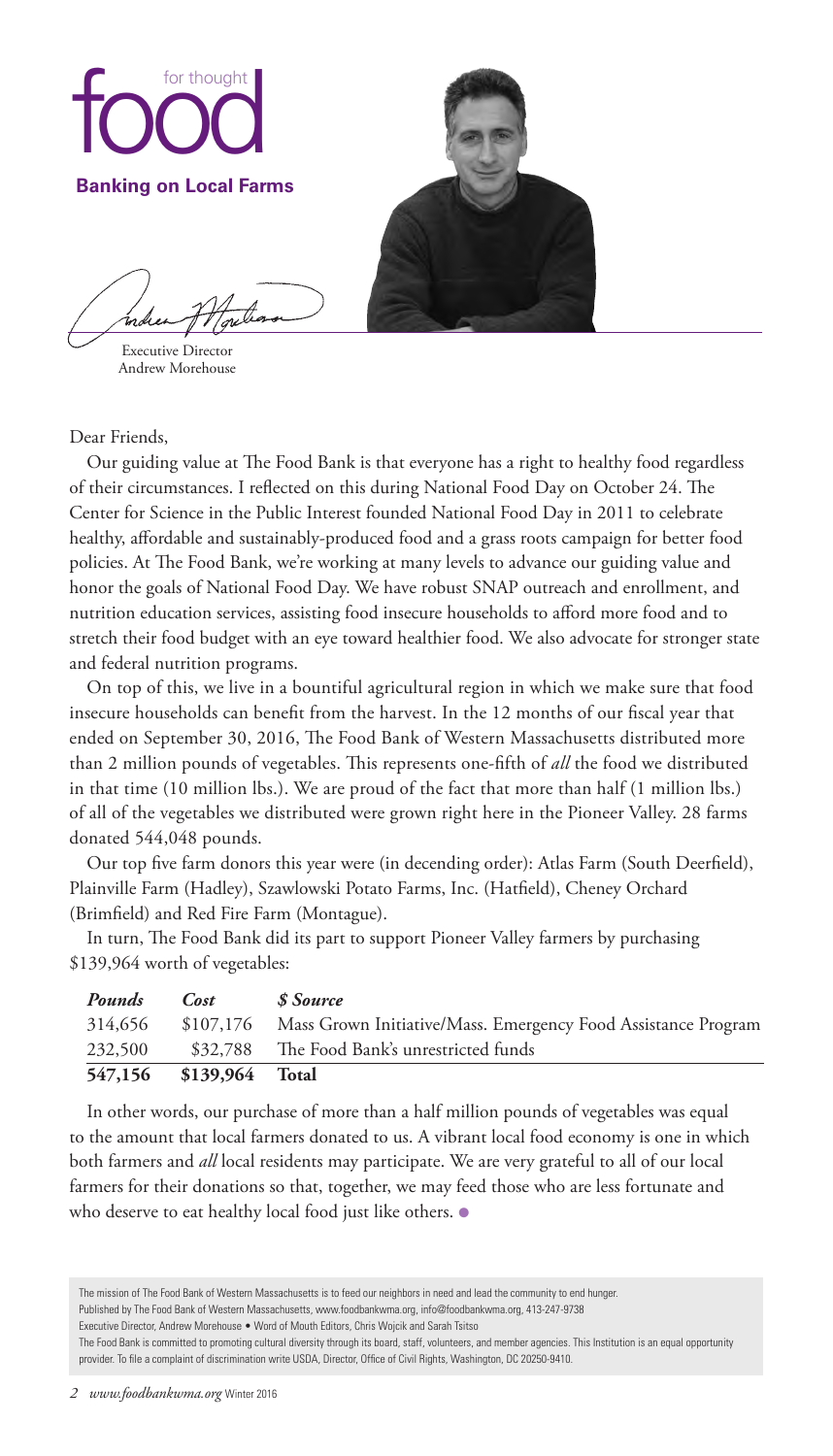# **Stop & Shop leads the way for Mobile Food Bank expansion**

The Food Bank is very excited to announce that we will be expanding our Mobile Food Bank program thanks to a \$125,000 grant from Our Family Foundation by Stop & Shop. The grant award comes as part of the grocery chain's new, three-year Fighting Child Hunger initiative to increase access to nutritious food for children in need of healthier diets.

"We are proud to provide this critical support to The Food Bank of Western Massachusetts so they can



*Representatives from Stop & Shop presented The Food Bank with a \$125,000 grant award at a recent Mobile Food Bank distribution in Springfield.* 

increase access to nutritious food for families and children in need throughout the region," said Mark McGowan, Stop & Shop New England Division President.

In 2015, the Mobile Food Bank program fed more than 8,000 youth at 14 distribution sites, providing more than 62,000 meals. In the past 12 months, it has distributed more than one million pounds of food. The program will expand to 26 distribution sites over the next three years. The \$125,000 grant award will support the first year of this initiative.

The Food Bank is dedicated to creating a western Massachusetts where no one goes hungry and everyone has access to healthy food. One of the most effective ways we're able to do that is through our Mobile Food Bank program, which brings free, fresh and healthy food directly to underserved communities in our region.

Additional funding for the program's expansion was provided by C&S Wholesale Grocers, the Red Nose Day Fund and The Charles H. Farnsworth Charitable Trust. .

### **Community Partnerships**

The Food Bank relies on corporate and institutional partnerships to continue to distribute the equivalent of 8.2 million meals annually. Through their support, we are able to get fresh healthy food to more than 200,000 people in western Massachusetts.

Citizens Bank demonstrated its commitment to strengthening our community by awarding The Food Bank a \$25,000 grant to support our food delivery service. More than 89,000 people would have limited access to fresh fruits and vegetables without this service.

Additionally, the Walmart Foundation recently awarded multiple grants to The Food Bank totaling \$75,000. The funds will support our SNAP Outreach & Enrollment and Nutrition Education programs. This will provide families the opportunity to learn basic nutrition principles to prepare healthy meals at home while shopping on a limited budget.

By working together with our community partners, we can create a western Massachusetts where no one goes hungry and everyone has access to healthy food.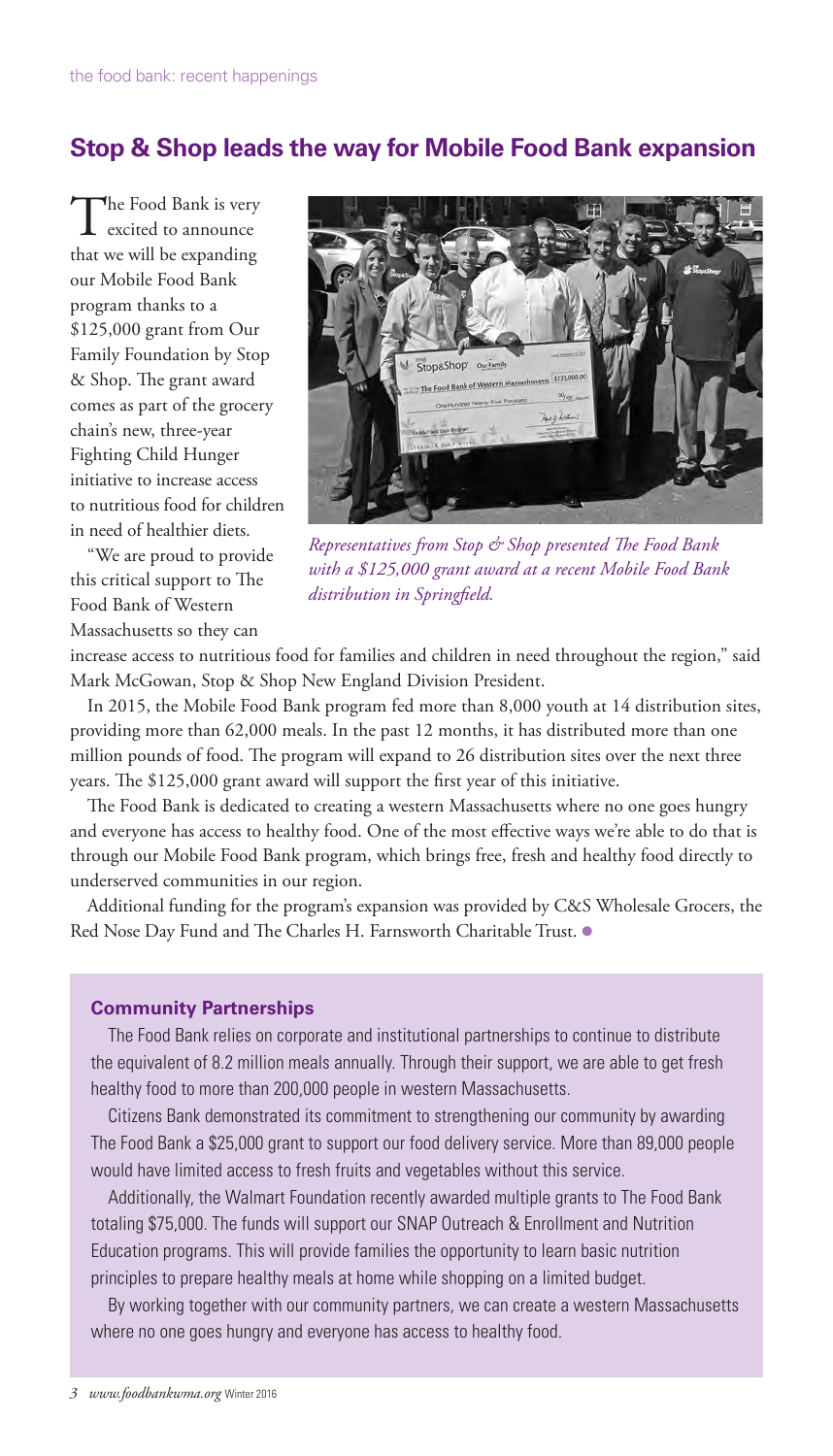# **New freezer bins help Mobile Food Bank 'meat the need'**

Feed, lead, and strengthen. These are the three stratagies of The Food Bank that guide our course of action. From these strategies come numerous innovative ideas and practices.

It should come as no surprise that the first of these three stratagies is "feed." With more than 200,000 people in our region relying on us, we work tirelessly to distribute more meals than ever before. One way we have been able to do this is through our Mobile Food Bank program. Since its launch three years ago, we have continued to seek new and innovative ways to distribute more perishable foods through this channel.

In September, The Food Bank purchased 8 freezer bins in order to distribute more frozen meat at all of our Mobile Food Bank distribution sites. These large bins are stored in our freezer before being filled with frozen packages of beef, poultry and pork. Each of the 8 bins holds





*Volunteers hand out frozen meat from the new freezer bins at a recent Mobile Food Bank distribution in Springfield.* 

approximately 600 pounds of frozen meat, and maintains the temperature of its contents through year-round weather conditions, ensuring that the cold-chain is not broken and guaranteeing the safety of the food product for consumers.

The meat comes to us from a number of our community partners — the largest of which are Stop & Shop Supermarket and Big Y World Class Markets, each making weekly donations of meat. Through their support, we are able to provide a wide variety of choices.

As we look ahead to the upcoming new year, The Food Bank will continue to develop innovative solutions to address food insecurity in our region. Through these creative solutions, we are able to feed our neighbors in need, lead the community to end hunger, and strengthen the emergency food network. ●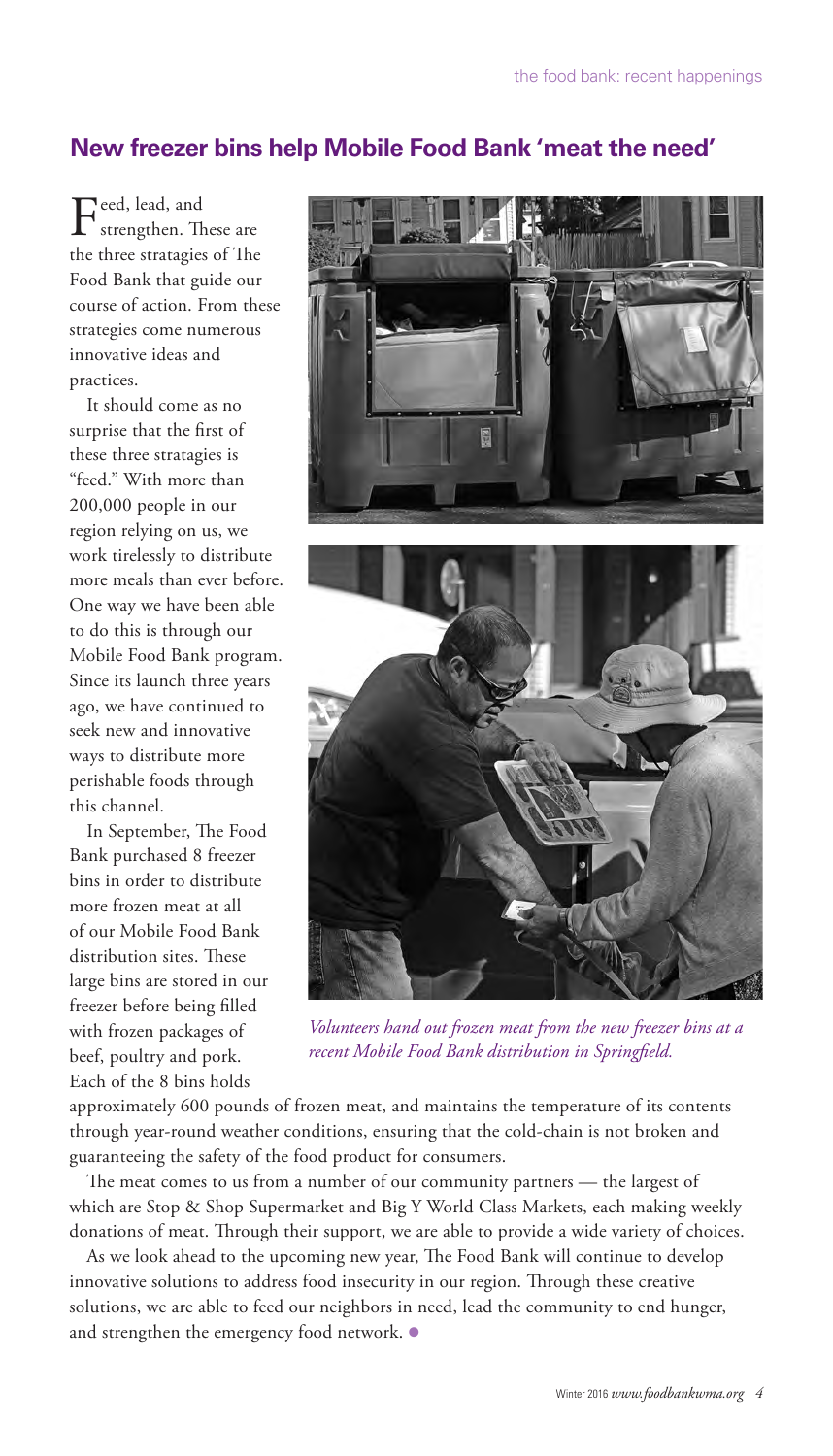# **Monte Marches On**

**Nov. 21:**  Springfield to Northampton

**Nov. 22:**  Northampton to Greenfield

**P** very year since 2010, WRSI-The River's Monte Belmonte has been leading his annual march against hunger as he pushes a shopping cart across the Pioneer Valley.

This year, he will once again be joined by Congressman Jim McGovern and The Food Bank's Executive Director Andrew Morehouse, as they walk 43 miles to end hunger. On Monday, November 21, the march will begin at Friends of the Homeless in Springfield, travel north through Holyoke, and finish in downtown Northampton. The following day, November



*Last year, Monte added a second day to his annual march, which began in the Mason Square neighborhood in Springfield.*

# **Fundraising Beer Social at Northampton Brewery 11 Brewster Ct.**

**Mon., Nov. 21 at 6 p.m.**

The Northampton Brewery is hosting a social event featuring beer and food stations, and passed appetizers. Come mingle with Monte and support our community. All proceeds will benefit Monte's March. Tickets are \$50 per person and can be purchased at the brewery.

22, the group will leave downtown Northampton en route to Bank Row in Greenfield.

Last year, the event raised a record \$150,000 for The Food Bank. Over the past six years, Monte's March has raised a total of \$393,000, providing the equivalent of more than 1.1 million meals to individuals in our region experiencing food insecurity.

Your support can help this year's march be the most successful one to date. Throughout the two days, you can make a donation to The Food Bank by calling 888-323-HOPE, or securely online by visiting The Food Bank's website at www.foodbankwma.org. ●

# **Will Bike 4 Food raises more than \$114,000**

On Sunday, September 25, Will Bike 4 Food rolled into its sixth year at The Lion's Club Pavilion in Hatfield. More than 350 cyclists of all ages and experience levels participated in the event, which raised more than \$114,000 to benefit The Food Bank.

Since WB4F began in 2011, it has raised more than \$414,000, providing the equivalent of more than 1.2 million meals.

All proceeds from WB4F will help us sort and distribute more healthy food to over 200 partner agencies, including food pantries, emergency meal sites and shelters. It will also

help support our direct-to-client feeding programs, including Brown Bag: Food for Elders (serving thousands of area seniors) and the Mobile Food Bank program (bringing fresh, perishable food directly to under-served communities).

Whether you rode, donated to a rider, volunteered, or sponsored the event, your contribution made this year's WB4F our most successful one ever. Thanks to your support, The Food Bank will be able to provide 342,000 meals to our neighbors in need throughout the region. ●